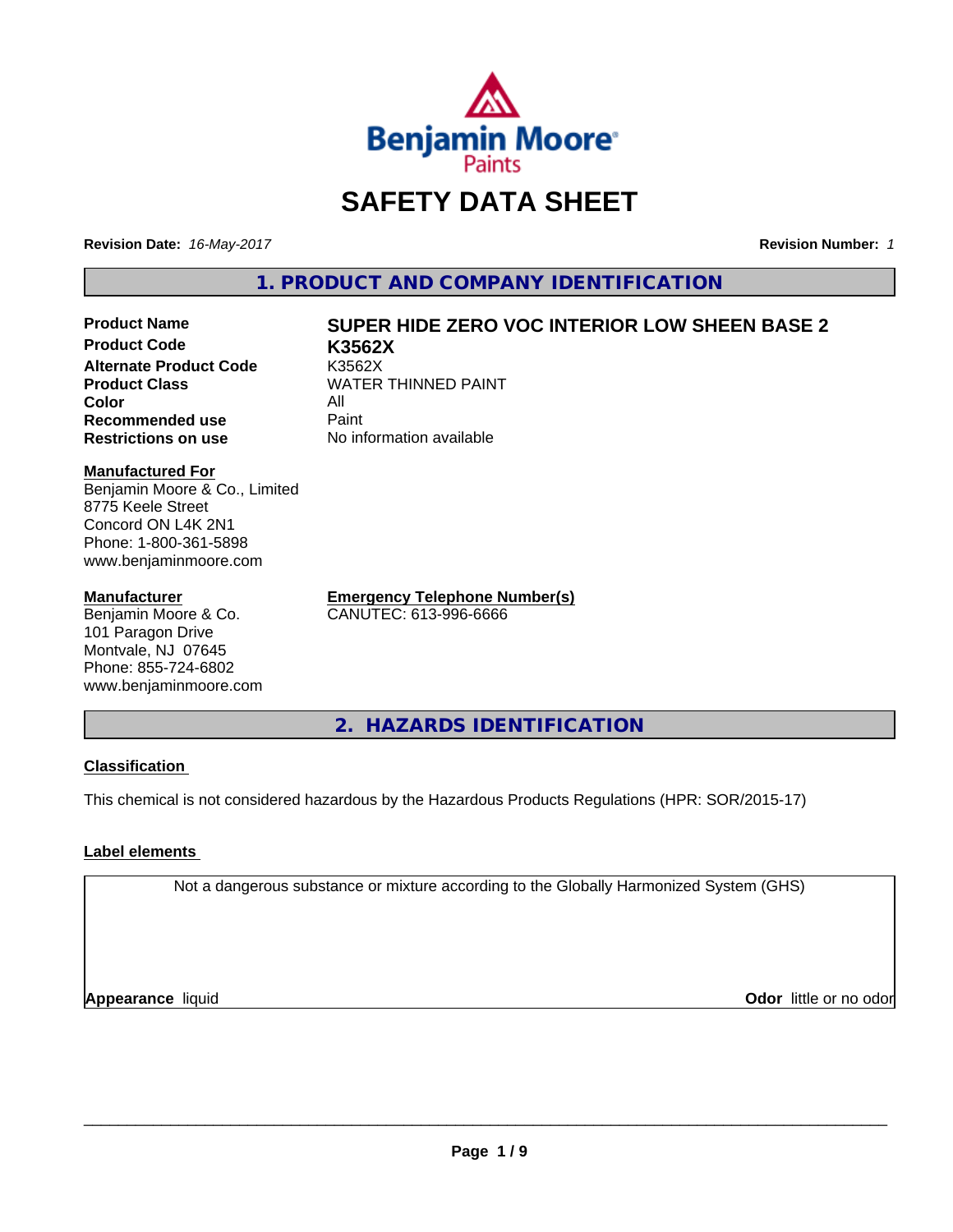#### **Other information**

No information available

# **3. COMPOSITION INFORMATION ON COMPONENTS**

| .<br>Name<br>Chemical       | <b>CAS-No</b>                  | Weio.<br>lmnv<br>шах                     |
|-----------------------------|--------------------------------|------------------------------------------|
| _imestone                   | $\sim$<br>1017<br>-65-         | 30%<br>$\overline{\phantom{a}}$<br>. U - |
| $- -$<br>dioxide<br>itanium | $\sim$ $\sim$<br>3463<br>33-D7 | 13%                                      |

|                                                                        | 4. FIRST AID MEASURES                                                                                                                        |
|------------------------------------------------------------------------|----------------------------------------------------------------------------------------------------------------------------------------------|
| <b>General Advice</b>                                                  | No hazards which require special first aid measures.                                                                                         |
| <b>Eye Contact</b>                                                     | Rinse thoroughly with plenty of water for at least 15<br>minutes and consult a physician.                                                    |
| <b>Skin Contact</b>                                                    | Wash off immediately with soap and plenty of water while<br>removing all contaminated clothes and shoes.                                     |
| <b>Inhalation</b>                                                      | Move to fresh air. If symptoms persist, call a physician.                                                                                    |
| Ingestion                                                              | Clean mouth with water and afterwards drink plenty of<br>water. Consult a physician if necessary.                                            |
| <b>Most Important Symptoms/Effects</b>                                 | None known.                                                                                                                                  |
| <b>Notes To Physician</b>                                              | Treat symptomatically.                                                                                                                       |
|                                                                        | 5. FIRE-FIGHTING MEASURES                                                                                                                    |
| <b>Suitable Extinguishing Media</b>                                    | Use extinguishing measures that are appropriate to local<br>circumstances and the surrounding environment.                                   |
| <b>Protective Equipment And Precautions For</b><br><b>Firefighters</b> | As in any fire, wear self-contained breathing apparatus<br>pressure-demand, MSHA/NIOSH (approved or equivalent)<br>and full protective gear. |

**Specific Hazards Arising From The Chemical Closed containers may rupture if exposed to fire or** 

**Flash Point (°F)**  $\qquad \qquad$  Not applicable **Flash Point (°C)**  $\qquad \qquad$  Not applicable

**Sensitivity To Mechanical Impact** No

**Sensitivity To Static Discharge** No

**Flash Point Method** Not applicable

**Flash Point Data**

extreme heat.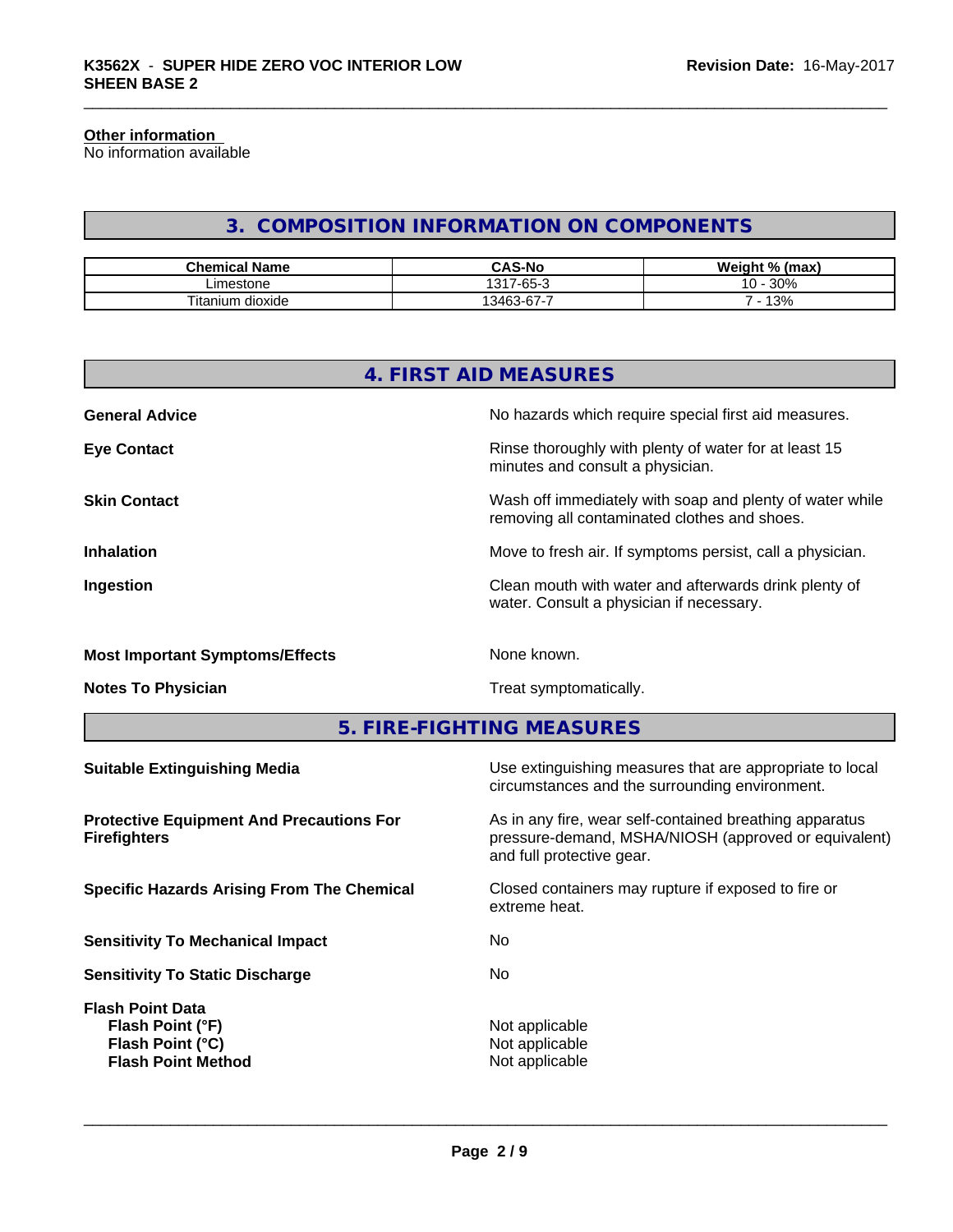#### **Flammability Limits In Air**

**Lower Explosion Limit** Not applicable **Upper Explosion Limit** Not applicable

**NFPA Health:** 1 **Flammability:** 0 **Instability:** 0 **Special:** Not Applicable

#### **NFPA Legend**

- 0 Not Hazardous
- 1 Slightly
- 2 Moderate
- 3 High
- 4 Severe

*The ratings assigned are only suggested ratings, the contractor/employer has ultimate responsibilities for NFPA ratings where this system is used.*

*Additional information regarding the NFPA rating system is available from the National Fire Protection Agency (NFPA) at www.nfpa.org.*

# **6. ACCIDENTAL RELEASE MEASURES**

**Personal Precautions Avoid contact with skin, eyes and clothing. Ensure** Avoid contact with skin, eyes and clothing. Ensure adequate ventilation.

**Other Information Discription Prevent further leakage or spillage if safe to do so.** 

**Environmental Precautions** See Section 12 for additional Ecological Information.

**Methods For Clean-Up Example 20 All 20 All 20 All 20 All 20 All 20 All 20 All 20 All 20 All 20 All 20 All 20 All 20 All 20 All 20 All 20 All 20 All 20 All 20 All 20 All 20 All 20 All 20 All 20 All 20 All 20 All 20 All 2** shovel into suitable containers for disposal.

### **7. HANDLING AND STORAGE**

**Handling Handling Avoid contact with skin, eyes and clothing. Avoid breathing** vapors, spray mists or sanding dust. In case of insufficient ventilation, wear suitable respiratory equipment.

**Storage** Storage **Keep container tightly closed.** Keep out of the reach of children.

**Incompatible Materials Incompatible Materials No information available** 

 $\overline{\phantom{a}}$  ,  $\overline{\phantom{a}}$  ,  $\overline{\phantom{a}}$  ,  $\overline{\phantom{a}}$  ,  $\overline{\phantom{a}}$  ,  $\overline{\phantom{a}}$  ,  $\overline{\phantom{a}}$  ,  $\overline{\phantom{a}}$  ,  $\overline{\phantom{a}}$  ,  $\overline{\phantom{a}}$  ,  $\overline{\phantom{a}}$  ,  $\overline{\phantom{a}}$  ,  $\overline{\phantom{a}}$  ,  $\overline{\phantom{a}}$  ,  $\overline{\phantom{a}}$  ,  $\overline{\phantom{a}}$ 

**8. EXPOSURE CONTROLS/PERSONAL PROTECTION**

#### **Exposure Limits**

*No exposure limits have been established for this product.*

| <b>Chemical Name</b> | <b>ACGIH</b>      | Alberta           | <b>British Columbia</b>    | Ontario           | Quebec              |
|----------------------|-------------------|-------------------|----------------------------|-------------------|---------------------|
| _imestone            | N/E               | 10 mg/m $3$ - TWA | 10 mg/m $3$ - TWA          | N/E               | 10 mg/m $3$ - TWAEV |
|                      |                   |                   | $3 \text{ ma/m}^3$ - TWA   |                   |                     |
|                      |                   |                   | $20 \text{ ma/m}^3$ - STEL |                   |                     |
| Titanium dioxide     | 10 mg/m $3$ - TWA | 10 mg/m $3$ - TWA | 10 mg/m $3$ - TWA          | 10 mg/m $3$ - TWA | 10 mg/m $3$ - TWAEV |
|                      |                   |                   | $3 \text{ mg/m}^3$ - TWA   |                   |                     |

**Legend**

ACGIH - American Conference of Governmental Industrial Hygienists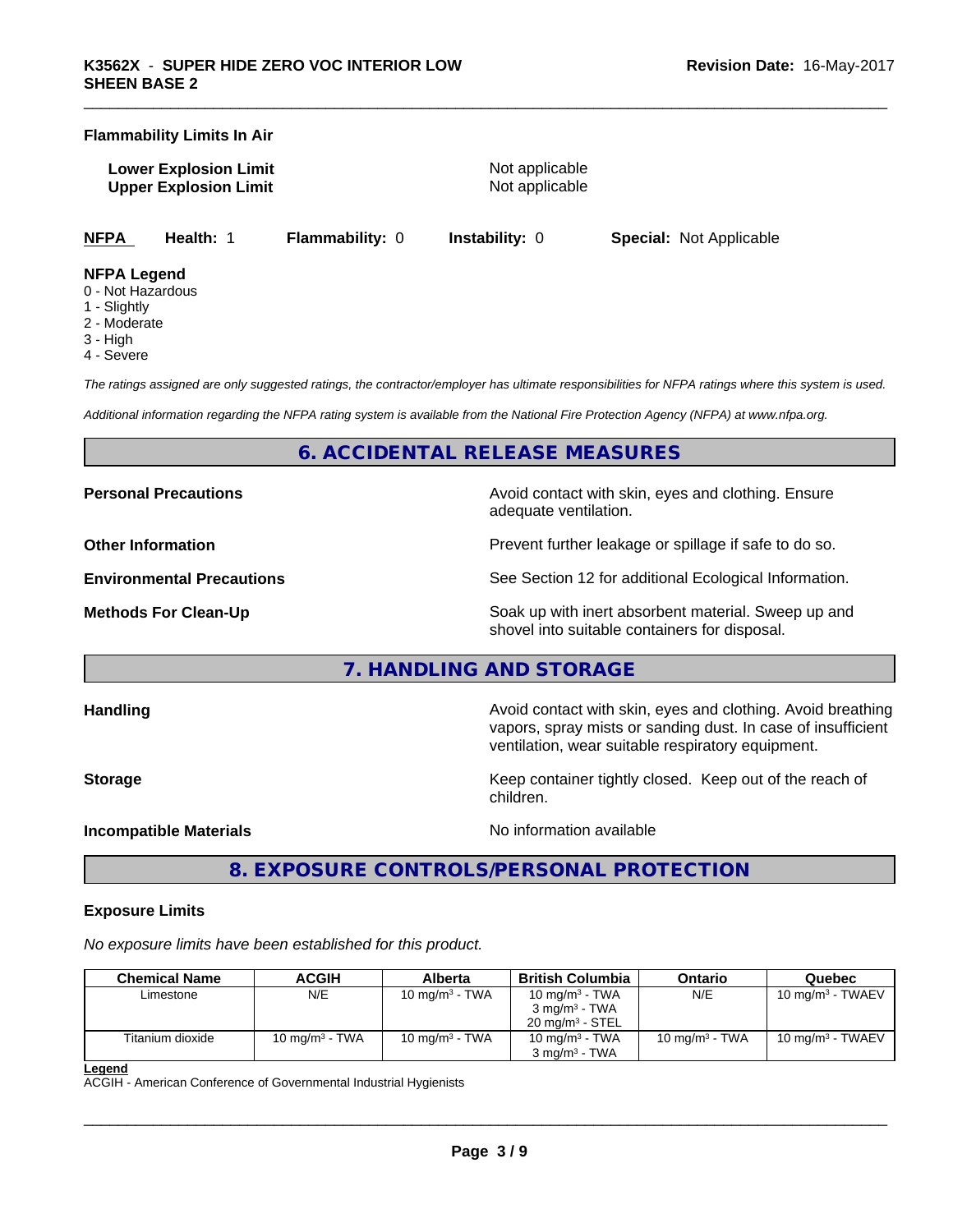Alberta - Alberta Occupational Exposure Limits British Columbia - British Columbia Occupational Exposure Limits Ontario - Ontario Occupational Exposure Limits Quebec - Quebec Occupational Exposure Limits N/E - Not established

# **Personal Protective Equipment**

**Engineering Measures Ensure** Ensure adequate ventilation, especially in confined areas.

**Eye/Face Protection Safety glasses with side-shields. Skin Protection Protective gloves and impervious clothing. Respiratory Protection In case of insufficient ventilation wear suitable respiratory** equipment.

**Hygiene Measures Avoid contact with skin, eyes and clothing. Remove and Avoid contact with skin, eyes and clothing. Remove and Avoid contact with skin, eyes and clothing. Remove and** wash contaminated clothing before re-use. Wash thoroughly after handling.

# **9. PHYSICAL AND CHEMICAL PROPERTIES**

**Appearance** liquid **Odor** little or no odor **Odor Threshold No information available No information available Density (lbs/gal)** 10.4 - 10.7<br> **Specific Gravity** 1.24 - 1.28 **Specific Gravity pH pH**  $\blacksquare$ **Viscosity (cps)** No information available in the Viscosity (cps) **Solubility No information available No information available Water Solubility Water Solubility No information available Evaporation Rate No information available No information available Vapor Pressure** No information available **Vapor Density Vapor Density No information available Wt. % Solids** 45 - 55 **Vol. % Solids** 35 - 45 **Wt. % Volatiles Vol. % Volatiles** 55 - 65 **VOC Regulatory Limit (g/L)** < 5 **Boiling Point (°F)** 212 **Boiling Point (°C)** 100 **Freezing Point (°F)** 32 **Freezing Point (°C)** 0 **Flash Point (°F)** Not applicable **Flash Point (°C)** Not applicable **Flash Point Method** Not applicable **Flammability (solid, gas)** Not applicable **Upper Explosion Limit** Not applicable **Lower Explosion Limit Contract Accord Accord Accord Accord Accord Accord Accord Accord Accord Accord Accord Accord Accord Accord Accord Accord Accord Accord Accord Accord Accord Accord Accord Accord Accord Accord Accord Autoignition Temperature (°F)** No information available **Autoignition Temperature (°C)** No information available **Decomposition Temperature (°F)** No information available **Decomposition Temperature (°C)** No information available **Partition Coefficient (n-octanol/water)** No information available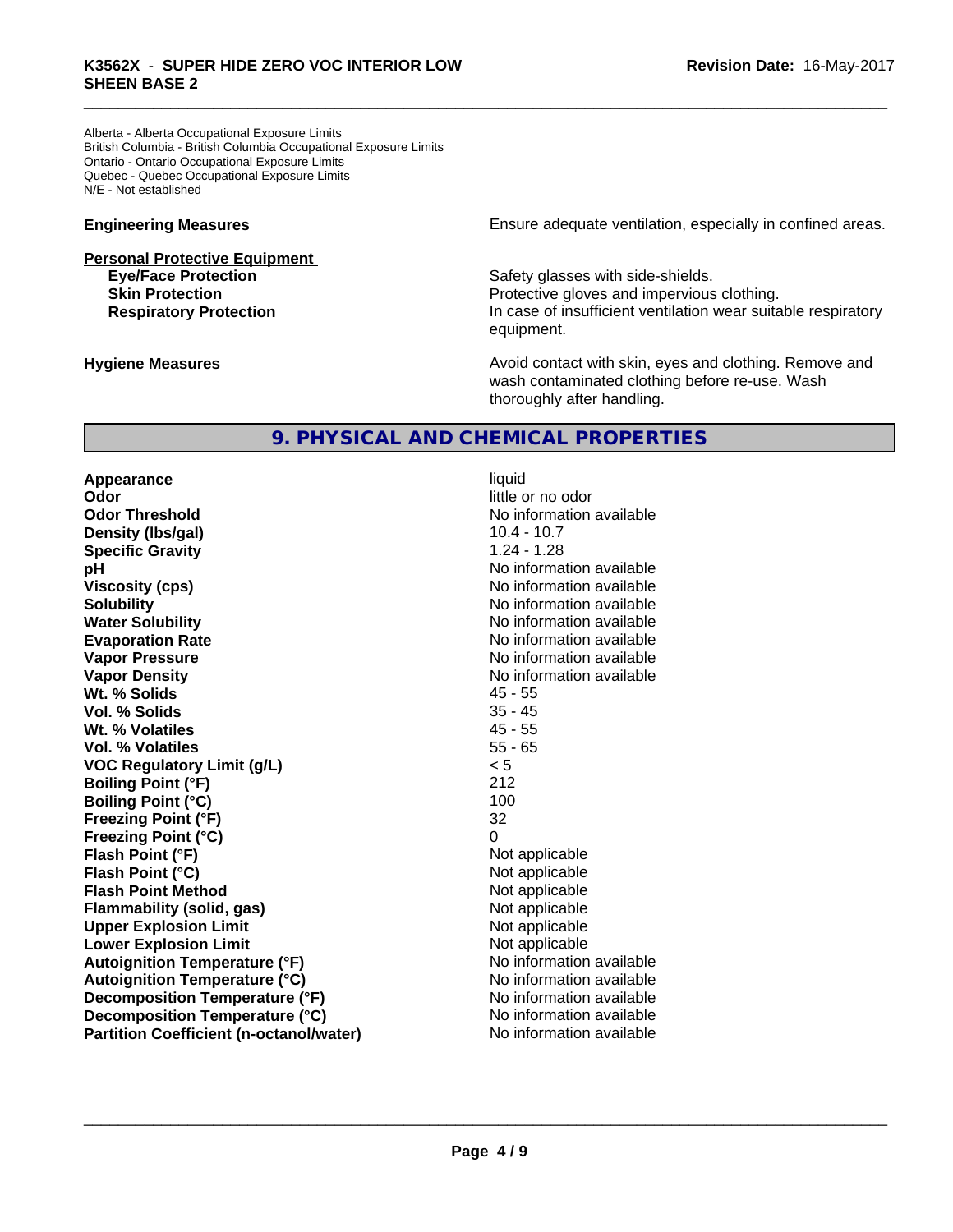# **10. STABILITY AND REACTIVITY**

| <b>Reactivity</b>                         | Not Applicable                           |  |
|-------------------------------------------|------------------------------------------|--|
| <b>Chemical Stability</b>                 | Stable under normal conditions.          |  |
| <b>Conditions To Avoid</b>                | Prevent from freezing.                   |  |
| <b>Incompatible Materials</b>             | No materials to be especially mentioned. |  |
| <b>Hazardous Decomposition Products</b>   | None under normal use.                   |  |
| <b>Possibility Of Hazardous Reactions</b> | None under normal conditions of use.     |  |

# **11. TOXICOLOGICAL INFORMATION**

# **Product Information Information on likely routes of exposure**

**Principal Routes of Exposure Exposure** Eye contact, skin contact and inhalation.

**Acute Toxicity** 

**Product Information Information No information available** 

**Information on toxicological effects**

**Symptoms** No information available

#### **Delayed and immediate effects as well as chronic effects from short and long-term exposure**

**Neurological Effects Mutagenic Effects Mutagenic Effects No information available. Reproductive Effects**<br> **Reproductive Effects**<br> **Developmental Effects**<br> **No information available. Developmental Effects Target Organ Effects No information available. STOT -** single exposure<br> **STOT -** repeated exposure<br>
No information available **STOT** - repeated exposure **Other adverse effects** No information available. **Aspiration Hazard Aspiration Hazard No information available.** 

**Eye contact Exercise Solution Exercise Solution May cause slight irritation Skin contact** Substance may cause slight skin irritation. Prolonged or repeated contact may dry skin and cause irritation. **Inhalation**<br> **Ingestion**<br> **Ingestion**<br> **Ingestion**<br> **Ingestion**<br> **Ingestion**<br> **Ingestion**<br> **Ingestion**<br> **Ingestion** Ingestion may cause gastrointestinal irritation, nausea, vomiting and diarrhea. **Sensitization:** No information available.<br>
No information available.<br>
No information available.

**Numerical measures of toxicity**

**The following values are calculated based on chapter 3.1 of the GHS document**

**ATEmix (oral)** 95611 mg/kg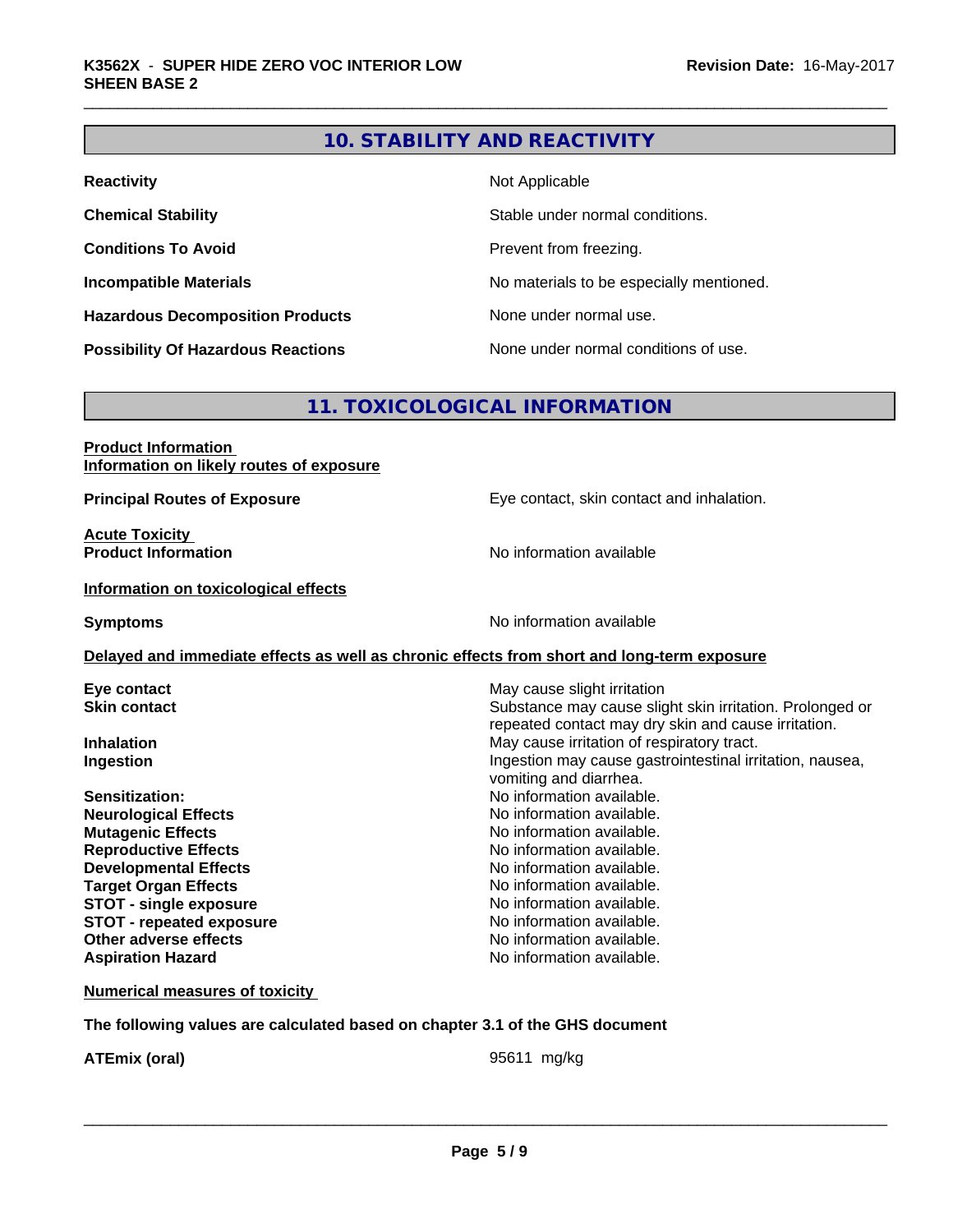#### **Component**

Titanium dioxide LD50 Oral: > 10000 mg/kg (Rat)

#### **Chronic Toxicity**

#### **Carcinogenicity**

*The information below indicateswhether each agency has listed any ingredient as a carcinogen:.*

| <b>Chemical Name</b>      | <b>IARC</b>                     | <b>NTP</b> |
|---------------------------|---------------------------------|------------|
|                           | 2B<br>Possible Human Carcinogen |            |
| ' Titanium ⊾<br>ı dioxide |                                 |            |

• Although IARC has classified titanium dioxide as possibly carcinogenic to humans (2B), their summary concludes: "No significant exposure to titanium dioxide is thought to occur during the use of products in which titanium dioxide is bound to other materials, such as paint."

#### **Legend**

IARC - International Agency for Research on Cancer NTP - National Toxicity Program OSHA - Occupational Safety & Health Administration

**12. ECOLOGICAL INFORMATION**

### **Ecotoxicity Effects**

The environmental impact of this product has not been fully investigated.

#### **Product Information**

#### **Acute Toxicity to Fish**

No information available

#### **Acute Toxicity to Aquatic Invertebrates**

No information available

#### **Acute Toxicity to Aquatic Plants**

No information available

#### **Persistence / Degradability**

No information available.

#### **Bioaccumulation / Accumulation**

No information available.

#### **Mobility in Environmental Media**

No information available.

#### **Ozone**

No information available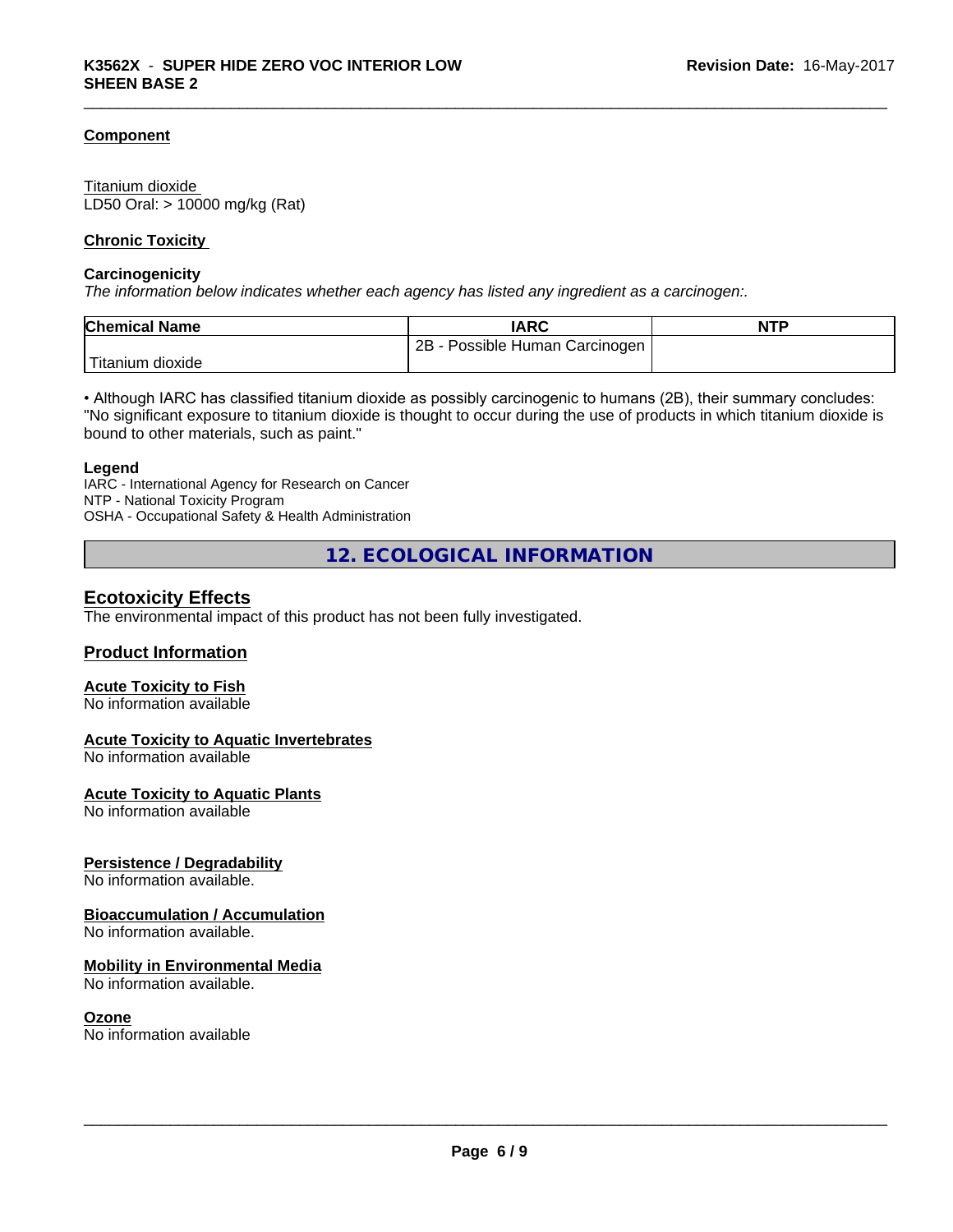#### **Component**

#### **Acute Toxicity to Fish**

Titanium dioxide  $LC50:$  > 1000 mg/L (Fathead Minnow - 96 hr.)

#### **Acute Toxicity to Aquatic Invertebrates**

No information available

#### **Acute Toxicity to Aquatic Plants**

No information available

# **13. DISPOSAL CONSIDERATIONS**

Waste Disposal Method **Dispose of in accordance with federal, state, provincial,** and local regulations. Local requirements may vary, consult your sanitation department or state-designated environmental protection agency for more disposal options.

### **14. TRANSPORT INFORMATION**

**TDG** Not regulated

**ICAO / IATA** Not regulated

**IMDG / IMO** Not regulated

# **15. REGULATORY INFORMATION**

#### **International Inventories**

**TSCA: United States** Yes - All components are listed or exempt. **DSL: Canada** Yes - All components are listed or exempt.

# **National Pollutant Release Inventory (NPRI)**

#### **NPRI Parts 1- 4**

This product contains the following Parts 1-4 NPRI chemicals:

*None*

#### **NPRI Part 5**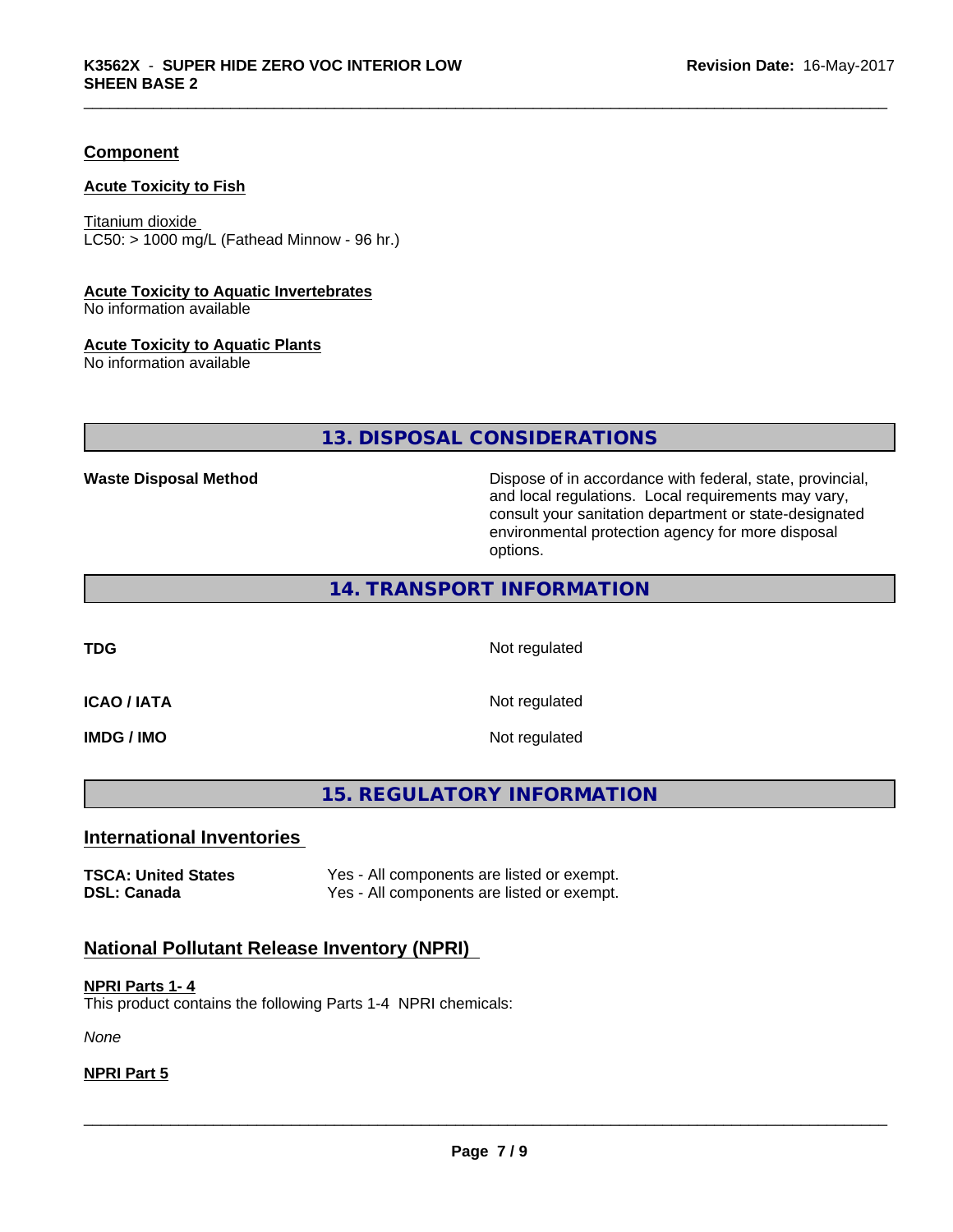This product contains the following NPRI Part 5 Chemicals:

#### *None*

#### **WHMIS Regulatory Status**

This product has been classified in accordance with the hazard criteria of the Hazardous Products Regulations (HPR) and the SDS contains all the information required by the HPR.

| <b>16. OTHER INFORMATION</b> |                                                    |                                                                            |                      |                                                                                                                                               |
|------------------------------|----------------------------------------------------|----------------------------------------------------------------------------|----------------------|-----------------------------------------------------------------------------------------------------------------------------------------------|
| HMIS -                       | Health: 1                                          | <b>Flammability: 0</b>                                                     | <b>Reactivity: 0</b> | $PPE: -$                                                                                                                                      |
| <b>HMIS Legend</b>           |                                                    |                                                                            |                      |                                                                                                                                               |
| 0 - Minimal Hazard           |                                                    |                                                                            |                      |                                                                                                                                               |
| 1 - Slight Hazard            |                                                    |                                                                            |                      |                                                                                                                                               |
| 2 - Moderate Hazard          |                                                    |                                                                            |                      |                                                                                                                                               |
| 3 - Serious Hazard           |                                                    |                                                                            |                      |                                                                                                                                               |
| 4 - Severe Hazard            |                                                    |                                                                            |                      |                                                                                                                                               |
| * - Chronic Hazard           |                                                    |                                                                            |                      |                                                                                                                                               |
|                              |                                                    | X - Consult your supervisor or S.O.P. for "Special" handling instructions. |                      |                                                                                                                                               |
|                              |                                                    |                                                                            |                      | Note: The PPE rating has intentionally been left blank. Choose appropriate PPE that will protect employees from the hazards the material will |
|                              | present under the actual normal conditions of use. |                                                                            |                      |                                                                                                                                               |

*Caution: HMISÒ ratings are based on a 0-4 rating scale, with 0 representing minimal hazards or risks, and 4 representing significant hazards or risks. Although HMISÒ ratings are not required on MSDSs under 29 CFR 1910.1200, the preparer, has chosen to provide them. HMISÒ ratings are to be used only in conjunction with a fully implemented HMISÒ program by workers who have received appropriate HMISÒ training. HMISÒ is a registered trade and service mark of the NPCA. HMISÒ materials may be purchased exclusively from J. J. Keller (800) 327-6868.*

**WARNING!** If you scrape, sand, or remove old paint, you may release lead dust. LEAD IS TOXIC. EXPOSURE TO LEAD DUST CAN CAUSE SERIOUS ILLNESS, SUCH AS BRAIN DAMAGE, ESPECIALLY IN CHILDREN. PREGNANT WOMEN SHOULD ALSO AVOID EXPOSURE.Wear a NIOSH approved respirator to control lead exposure. Clean up carefully with a HEPA vacuum and a wet mop. Before you start, find out how to protect yourself and your family by logging onto Health Canada @ http://www.hc-sc.gc.ca/ewh-semt/contaminants/lead-plomb/asked\_questions-questions\_posees-eng.php.

| <b>Prepared By</b>         | <b>Product Stewardship Department</b><br>Benjamin Moore & Co.<br>101 Paragon Drive<br>Montvale, NJ 07645<br>855-724-6802 |
|----------------------------|--------------------------------------------------------------------------------------------------------------------------|
| <b>Revision Date:</b>      | 16-May-2017                                                                                                              |
| <b>Reason For Revision</b> | Not available                                                                                                            |

#### **Disclaimer**

The information contained herein is presented in good faith and believed to be accurate as of the effective date shown above. This information is furnished without warranty of any kind. Employers should use this information only as a **supplement to other information gathered by them and must make independent determination of suitability and** completeness of information from all sources to assure proper use of these materials and the safety and health of employees. Any use of this data and information must be determined by the user to be in accordance with applicable